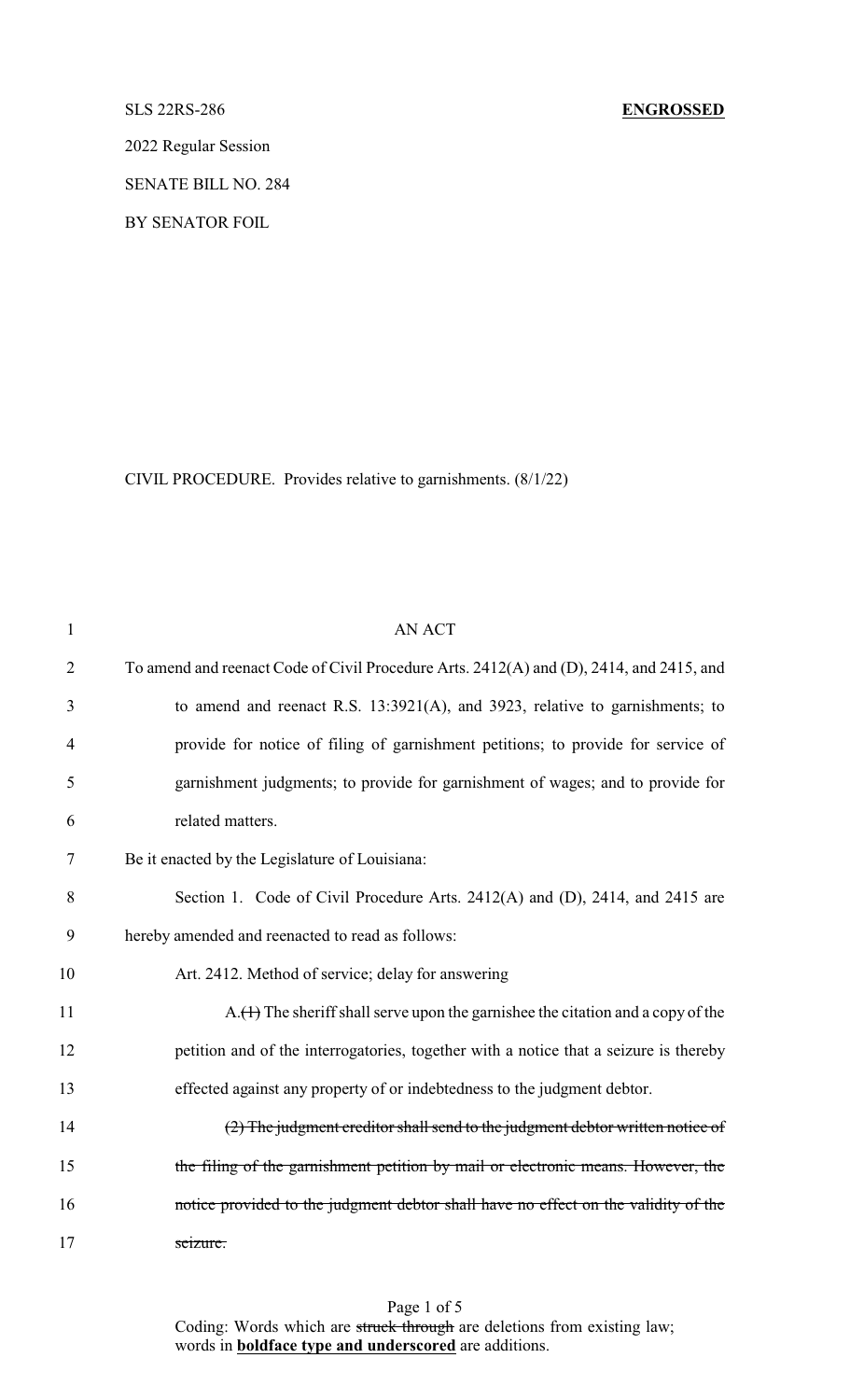| 1              | *<br>*<br>*                                                                             |  |
|----------------|-----------------------------------------------------------------------------------------|--|
| $\overline{2}$ | D. The garnishee shall file his sworn answers to the interrogatories within             |  |
| 3              | fifteen thirty days from the date of service made pursuant to this Article.             |  |
| 4              | $\ast$<br>*<br>∗                                                                        |  |
| 5              | Art. 2414. Notice of answer; traversing                                                 |  |
| 6              | The clerk shall cause written notice of the filing of the garnishee's answer to         |  |
| 7              | be served promptly upon the seizing creditor in the manner provided by Article 1314.    |  |
| 8              | Unless the creditor files a contradictory motion traversing the answer of the           |  |
| 9              | garnishee within fifteen thirty days after service upon him of the notice of the filing |  |
| 10             | of the garnishee's answer, any property of the judgment debtor in the possession of     |  |
| 11             | the garnishee and any indebtedness to the judgment debtor which the garnishee has       |  |
| 12             | not admitted holding or owing shall be released from seizure. A new seizure may be      |  |
| 13             | made of such property or indebtedness by filing a supplemental petition and serving     |  |
| 14             | additional interrogatories.                                                             |  |
| 15             | Art. 2415. Delivery of property or payment of indebtedness to sheriff                   |  |
| 16             | When the garnishee admits in his answer, or when on trial of a contradictory            |  |
| 17             | motion under Article 2413 or Article 2414 it is found that he has in his possession     |  |
| 18             | property belonging to the judgment debtor or is indebted to him, the court shall order  |  |
| 19             | the garnishee to deliver the property immediately to the sheriff or to pay him the      |  |
| 20             | indebtedness when due. Delivery or payment to the sheriff discharges the garnishee's    |  |
| 21             | obligation to the judgment debtor to the extent of the delivery or payment.             |  |
| 22             | This article does not apply to garnishment of wages, salaries, tips reported            |  |
| 23             | to the employer, or commissions.                                                        |  |
| 24             | Section 2. R.S. 13:3921(A) and 3923 are hereby amended and reenacted to read as         |  |
| follows:<br>25 |                                                                                         |  |
| 26             | §3921. Judgment fixing portion subject to seizure, payment to creditor and              |  |
| 27             | processing fee                                                                          |  |
| 28             | In every case in which the wage, or salary, tips reported to the<br>A.                  |  |
| 29             | employer, or other income of a laborer, wage earner, artisan, mechanic, engineer,       |  |
|                |                                                                                         |  |

Page 2 of 5 Coding: Words which are struck through are deletions from existing law; words in **boldface type and underscored** are additions.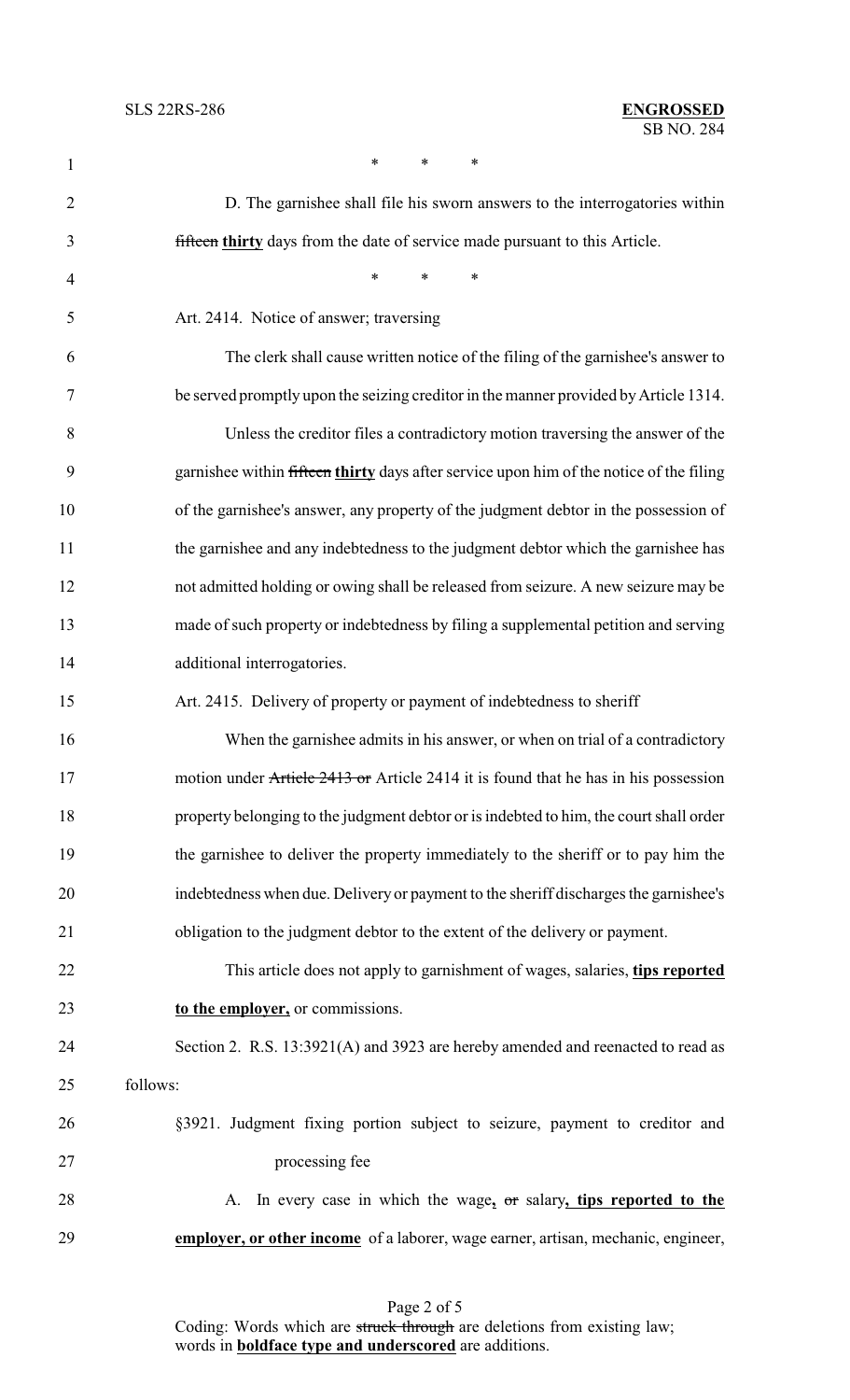fireman, carpenter, bricklayer, secretary, bookkeeper, clerk, employee on a commission basis, or employee of any nature and kind whatever, whether skilled or unskilled, shall be garnished either under attachment or fieri facias or as otherwise provided by law, a judgment shall be rendered by the court of competent jurisdiction in which the garnishment proceedings may be pending fixing the portion of such wage, salary, commission, or other compensation as may be exempt, as provided by law, and providing for the payment to the sheriff, marshal, or constable for processing prior to payment to the seizing creditor of whatever sum for which judgment may be obtained, out of the portion of such compensation which is not exempt.

**\*** \* \* \*

 §3923. One writ and one set of interrogatories sufficient, statement of sums due to be furnished to garnishee; installment payments; reopening case; retention of jurisdiction; cessation of seizure by garnishment upon termination of employment

**A.** It shall not be necessary that more than one writ of garnishment or one set of interrogatories be served in such cases **a garnishment proceeding**, but the court shall render judgment for the monthly, semimonthly, weekly, or daily payments to be made to the seizing creditor according to the manner best suited to the circumstances, until the indebtedness is paid. The garnisher shall serve upon the garnishee the citation, the petition, the garnishment interrogatories, the notice of seizure, and a statement of sums due under the garnishment, such statement to include, but not be limited to, the principal, interest, court costs incurred to date, and attorney's fee due under the judgment. The court, in its discretion, may reopen the case upon the motion of any party concerned for evidence affecting the proper continuance of such **the garnishment** judgment, and the court shall retain jurisdiction to amend or set aside its **garnishment** judgment at any time in its discretion; however, all effects of the seizure by garnishment shall cease upon the termination of employment of the debtor with the garnishee, unless the debtor is

> Page 3 of 5 Coding: Words which are struck through are deletions from existing law; words in **boldface type and underscored** are additions.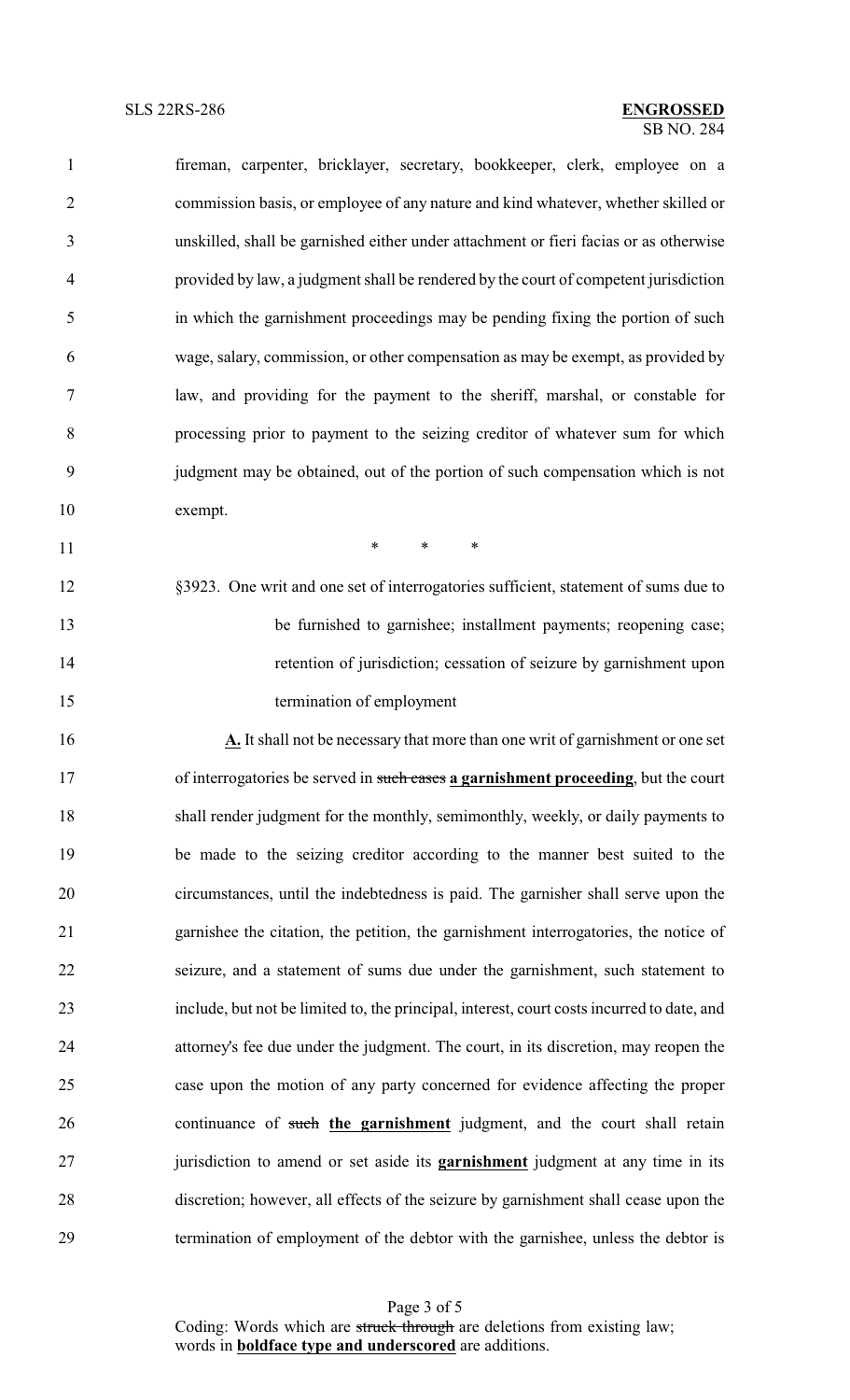1 reinstated or reemployed within one hundred eighty days after the termination. 2 Should judgment by default be taken against any party garnishee, he may obtain a 3 reopening of the case upon proper showing and within the discretion of the court.

4 **B. Nothing in this article is meant to affect judgments rendered pursuant** 5 **to Code of Civil Procedure Article 2413.**

> The original instrument and the following digest, which constitutes no part of the legislative instrument, were prepared by Lebra R. Bias.

|                  | <b>DIGEST</b>        |      |
|------------------|----------------------|------|
| SB 284 Engrossed | 2022 Regular Session | Foil |

Present law requires the judgment creditor to send the judgment debtor written notice of the filing of the garnishment petition by mail or electronically, and that the notice has no effect on the validity of the seizure. Proposed law repeals present law.

Present law requires the garnishee to file his sworn answers to the interrogatories within 15 days from the date service is made. Proposed law increases the time to answer from 15 days to 30 days from the date of service.

Present law requires the contradictory motion to be filed within 15 days after service of the notice of the filing of the garnishee's answer. Proposed law increases this filing period from 15 to 30 days.

Present law references contradictory motion pursuant to Art. 2413 which allows the judgment creditor to proceed by contradictory motion against the garnishee for the amount of the unpaid judgment plus interest and costs if the garnishee fails to answer the petition within 15 days of being served. Proposed law deletes this reference.

Present law provides that this article does not apply to garnishment of wages, salaries, or commissions. Proposed law adds tips reported to the employer to the list of items this article does not apply to.

Present law provides that judgment can be rendered against the garnishment of wages or salary. Proposed law retains present law and adds tips reported to the employer and other income to the types of garnishments that judgment can be rendered against.

Present law provides that the court may reopen a garnishment case upon motion of any party for evidence affecting the continuance of such judgment. Proposed law specifies that such judgment referred to is the garnishment judgment.

Proposed law provides that this article shall not affect garnishment judgments rendered pursuant to a writ of fieri facias.

Effective August 1, 2022.

(Amends C.C.P. Arts. 2412(A) and (D), 2414, and 2415, and R.S. 13:3921(A) and 3923)